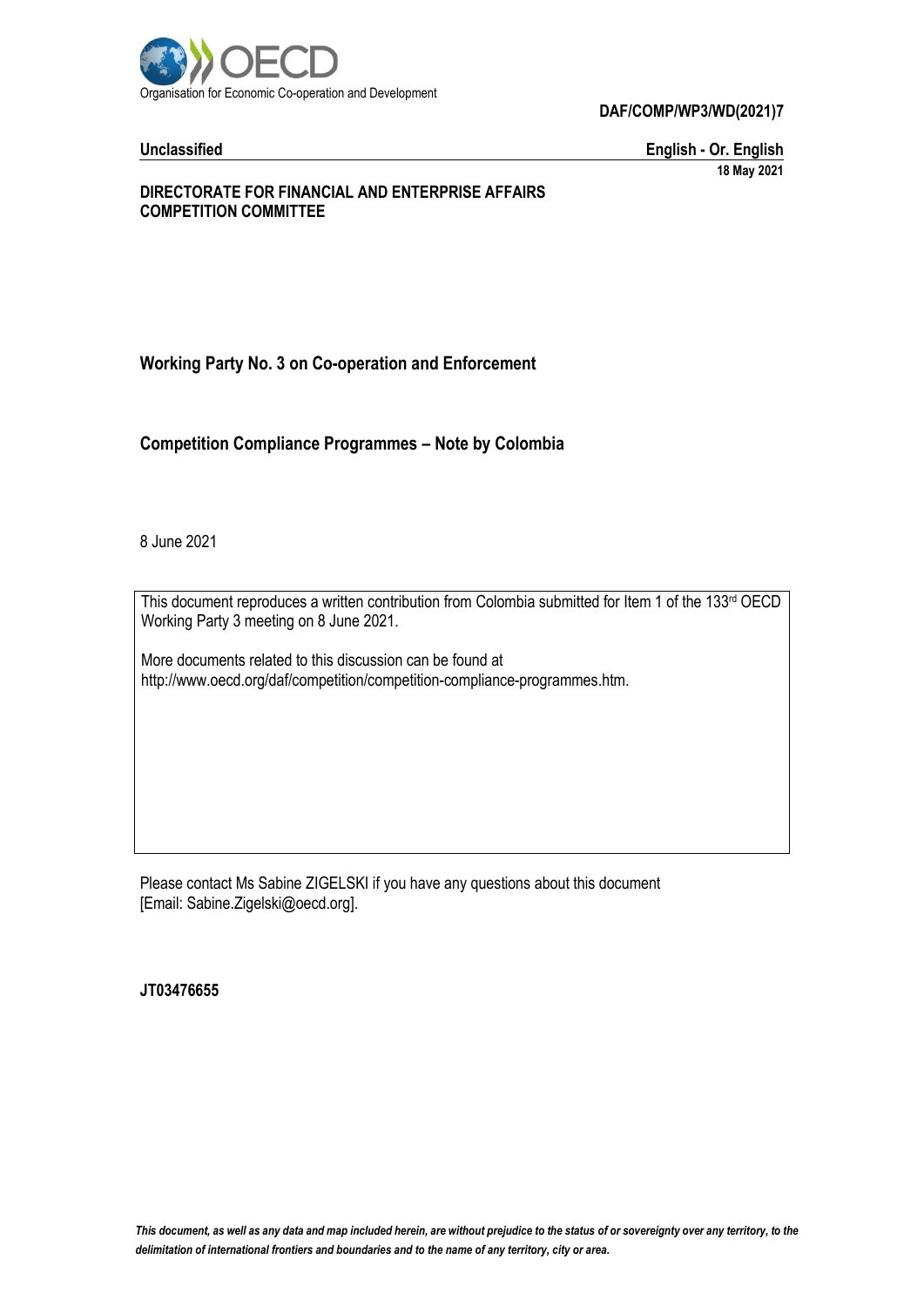# *Colombia*

1. This document puts forward the Superintendence of Industry and Commerce's (henceforth, SIC) most recent developments regarding advocacy policies, including those aimed at promoting compliance programs. Our contribution to the present discussion is based on the SIC's experience supporting the designing and advising the development of the 2020 National Technical Standard for the establishment of best practices on the compliance of Colombian competition laws and policies, alongside the Colombian Institute of Technical Standards and Certification. Also, the document will provide an overview of some advocacy initiatives undertaken by the agency to raise awareness of competition compliance and promote a competition culture. Lately, the SIC's approach in this regard has been especially mindful of leveraging actual complementarities among the authority's workstream, advocating for a competition culture and compliance with a comprehensive and multi-stakeholder perspective will most certainly have an impact on its enforcement activities.

# **1. Introduction**

2. This document puts forward the Superintendence of Industry and Commerce's (henceforth, SIC) most recent developments regarding advocacy policies, including those aimed at promoting compliance programs. Our contribution to the present discussion is based on the SIC's experience supporting the designing and advising the development of the 2020 National Technical Standard for the establishment of best practices on the compliance of Colombian competition laws and policies, alongside the Colombian Institute of Technical Standards and Certification. Also, the document will provide an overview of some advocacy initiatives undertaken by the agency to raise awareness of competition compliance and promote a competition culture. Lately, the SIC's approach in this regard has been especially mindful of leveraging actual complementarities among the authority's workstream, advocating for a competition culture and compliance with a comprehensive and multi-stakeholder perspective will most certainly have an impact on its enforcement activities.

# **2. The National Technical Standard**

3. The SIC recently partook in the Technical Committee led by the Colombian Institute of Technical Standards and Certification – ICONTEC as known in Spanish–, that developed the first National Technical Standard (henceforth, NTS) containing minimum requirements for the establishment of best practices on compliance of competition laws and policies. The National Technical Standard is a non-binding norm, available to be adopted on a voluntary basis by any market agent, regardless of its legal form or nature.

4. The NTS was developed after conducting a review of the critical elements for effective competition compliance programs for businesses. Going from a global examination of the discussion being held by academics, competition authorities, practitioners, and multilateral organizations on the key components for effective compliance, to a local perspective, which entailed landing into our socioeconomic context; the SIC and ICONTEC tailored a norm which allowed the creation of compliance programs for any kind of market agent. For its development, the SIC studied many experiences from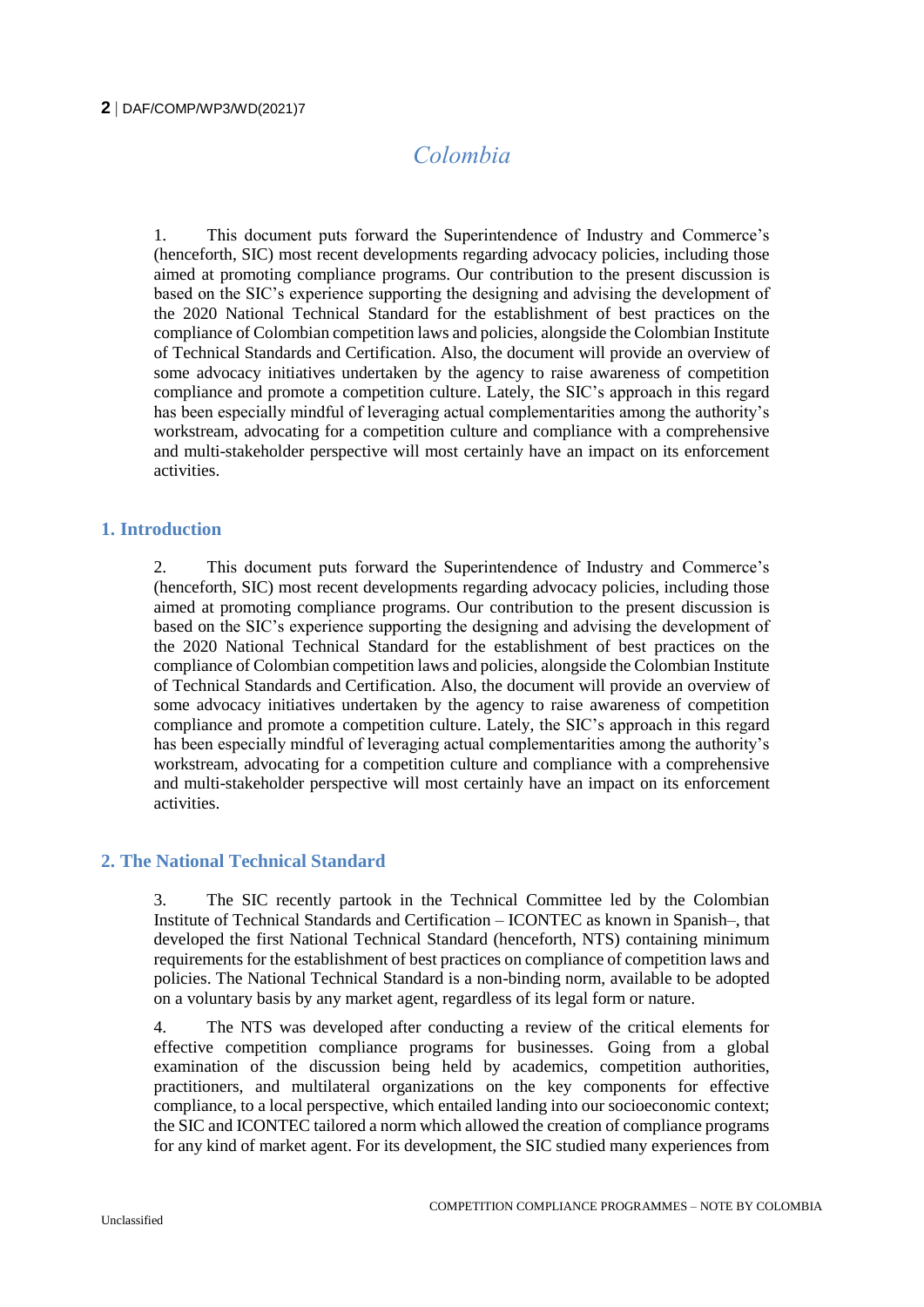other jurisdictions, academic papers, and the International Chamber of Commerce's Antitrust Compliance Toolkit for SMEs, and larger companies, among others. Most importantly, the NTS benefited in a great extent from the series of meetings and discussions held with different stakeholders, and from ICONTEC's expertise in the formulation of general compliance guides, which added valuable elements to the norm. As mentioned before, the ICONTEC holds a strategic role promoting, developing, and guiding the application of Colombian Technical Standards and other normative documents intended for achieving an optimal economy, improving quality, and facilitating customer-supplier relationships at the corporate, national, or international level.

5. This technical standard was designed in such a way that any type of company would be able to implement good practices for compliance of the Colombian competition regime. It benefited from representation of the multiple stakeholders who by having a seat on the table, provided input and shared the first instances of the creation of the tool. Indeed, the SIC saw a great opportunity in this collaboration, as issuing a tool especially designed for the promotion of self-regulation by market agents, would impact positively in the way they adapt their behavior to the requirements of the rules and principles provided in the regime. The SIC was mindful of the potential impact of having a self-regulation tool, that from an educational perspective, could influence positively the organizational behavior of firms. By providing the adequate tools for the prevention of anticompetitive behaviors, the SIC expected to help companies to set their own compliance programs, which in turn would contribute to the enhancement of a competition culture.

6. The NTS is based on the following elements, which are considered by the SIC as the foundation for effective compliance programs:

- 1. Commitment from the Company's senior management to building a competition compliance program with policies and procedures aimed at preventing and mitigating possible infringements of competition laws and fostering competition culture. This commitment works as an engine for cultural and organizational change.
- 2. Periodic assessment and evaluation of competition risks.
- 3. Creating and maintaining a compliance culture through example and training
- 4. Communicating the elements of the program throughout all the organization and raising awareness of competition compliance best practices
- 5. Identification of individual responsibilities for the implementation and oversight of the program
- 6. Training on the program's components and procedures to acquire relevant competencies for an effective implementation of the program
- 7. Continuous re-evaluation, upgrade and improvement of the program

## **3. Agency initiatives promoting competition compliance and culture**

7. The following are some of the initiatives that the SIC has taken to foster a competition compliance culture among businesses and the society. The first initiative worth mentioning, adopted by the Colombian Competition Authority as a response to the challenges brought by the Covid-19 pandemic, was to send letters to trade associations and businesspeople inviting them to protect consumer rights and competition conditions in the markets; to avoid engaging in practices, procedures, and systems likely to limit competition or distort prices. This initiative was aimed at (i) preventing potential anticompetitive